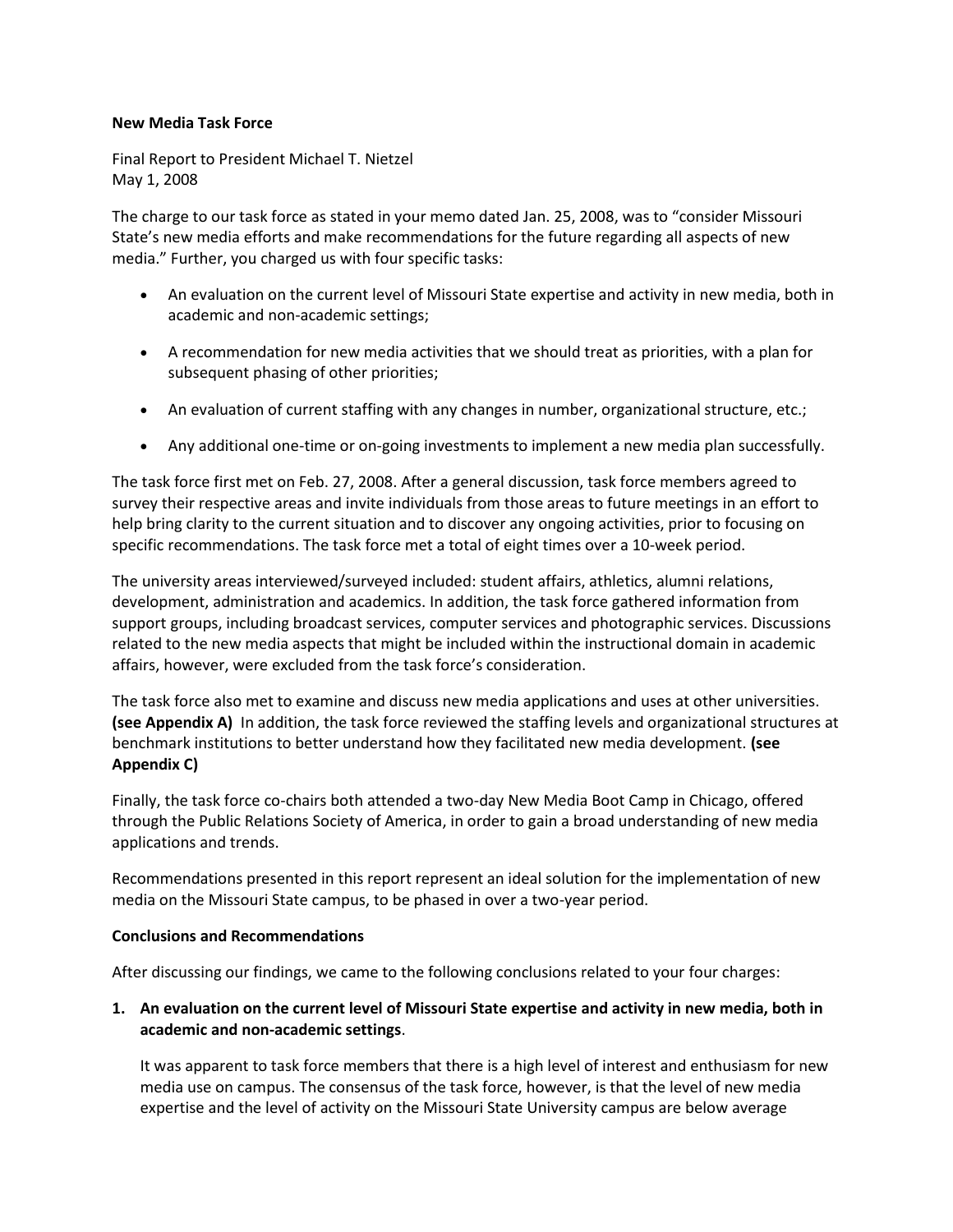compared to peer institutions. There are pockets of activity on our campus, primarily due to isolated groups with interest/expertise rather than as a result of large-scale initiatives. Consequently, new media activity is not consistent or persistent University wide.

# **2. A recommendation for new media activities that we should treat as priorities, with a plan for subsequent phasing of other priorities.**

A) In order to provide a positive model to subsequent adopters of new media, it is critical that the first high-visibility University applications be implemented properly, with consistent messages and adherence to appropriate quality standards. Further, staff and funding support needs to be provided to assure successful implementation and continued maintenance.

The University's first priority should be to deliver new media projects that serve long-term, strategic goals and deliver an interactive experience to audiences most demanding of it: prospective students, fans/supporters of intercollegiate athletics, alumni and media.

The task force recommends selecting one high-visibility project for each audience and devoting the necessary resources and effort to ensure success. The following projects are suggestions for Phase 1 implementation:

- Student recruitment microsite (to focus on new media applications related to marketing message points)
- Live and on-demand streaming of athletic video
- Comprehensive capital campaign microsite
- Photo, video and audio additions to news releases
- B) In addition to the projects listed above, the task force learned of several initiatives already underway or planned, including the implementation of GoalQuest by the Office of the Provost and Student Affairs, as well as a planned social networking initiative being explored by Alumni Relations. Further, efforts are underway to update/redesign the missouristatebears.com site, with the intent of providing live streaming of games and other interactive opportunities for fans by fall 2008. Again, the University must make every effort to assure that these endeavors are implemented fully by providing adequate staffing and funding support.
- C) The Web is a critical component of new media. A priority must be placed on making sure that all sites − especially "high visibility" sites − are well organized, logically navigable, and updated frequently with significant content. In addition, search engine optimization, appealing design, use of photography and other techniques designed to attract and engage visitors should be utilized.

The task force recommends allocating additional one-time money to Web Services to assist with the updating and upgrading of the high visibility sites. This funding would enable Web Services to purchase stock media and use its Web Works team, which operates on a cost recovery basis. Examples of high visibility sites that could be upgraded in FY09 include the University homepage, top-level audience pages, master calendar and the campus map/tour.

| <b>FY09</b>                                           |          | One-time Costs Recurring Costs |
|-------------------------------------------------------|----------|--------------------------------|
| Resources/student employees for high visibility sites | \$10,000 |                                |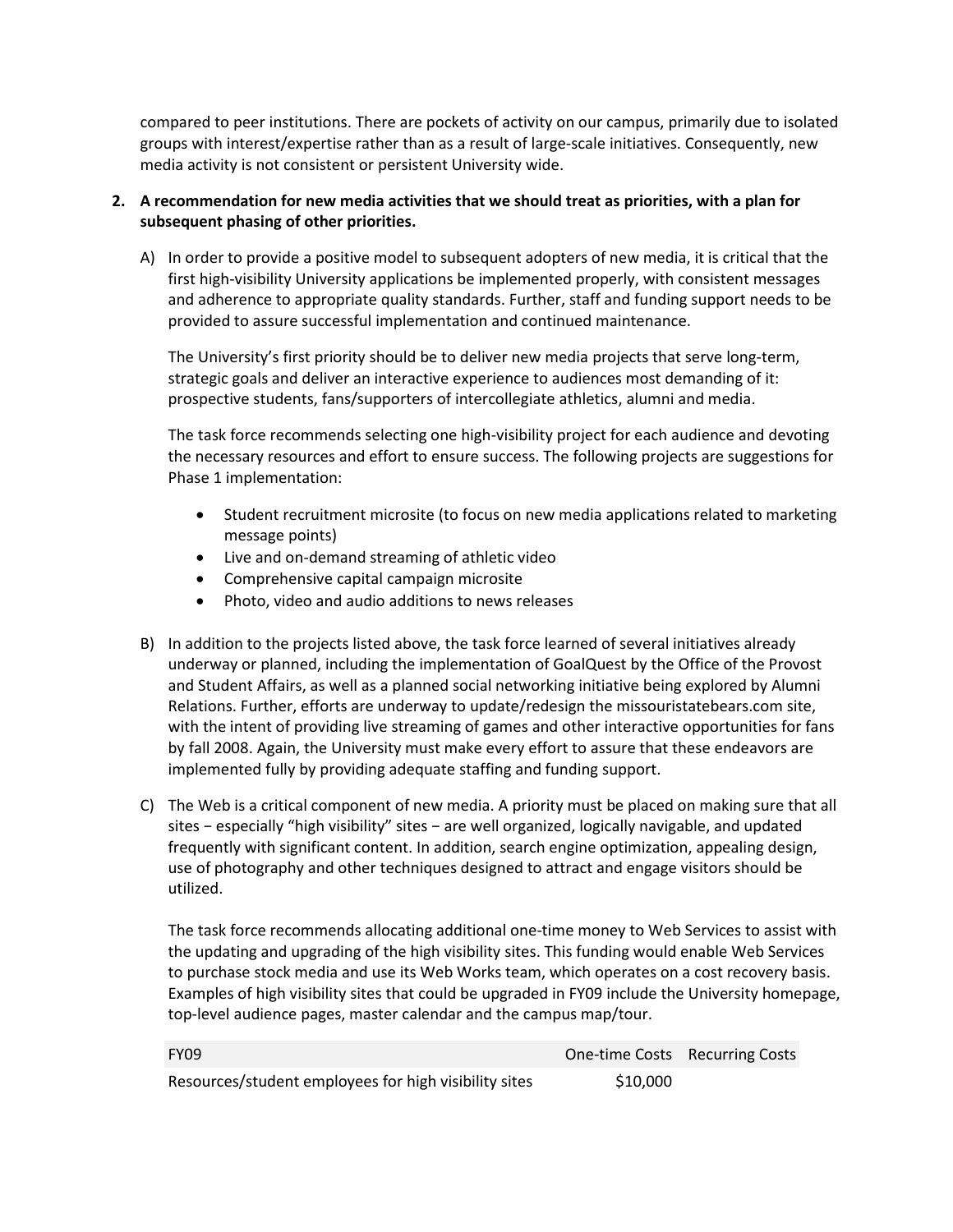- D) Training and education needs to be addressed as a priority in order for new media initiatives to succeed. Establishing standards and promoting best practices should fall to a new coordinating committee for Web and New Media, with broad, high-level representation. This committee would replace the existing Web Advisory Committee and would help ensure that new media efforts align with University goals and priorities and do not compete for resources. The committee would also provide oversight for new media activities and provide guidance for the effective and appropriate use of new media tools. Other tasks would include the development of broad marketing guidance and documentation including:
	- Tips, structure and assistance to those wanting to try new media and campaigns
	- Overview of security, public relations and customer relationship management goals
	- Training and general guidance for content development

The task force recommends that one-time money be available to train staff and faculty involved in student recruitment/retention on best practices and ideas for implementing new media.

| <b>FY09</b>                              | One-time Costs Recurring Costs |  |
|------------------------------------------|--------------------------------|--|
| Training on Best Practices for New Media | \$20,000                       |  |

- E) The task force concluded that the University is not currently prepared to support new media activities on campus, either in terms of production/support staff, or infrastructure. The task force therefore recommends a three tier approach to hosting new media activities:
	- Level 1 Use free resources like YouTube and iTunes U to host content
	- Level 2 Utilize a subscription service, like Akamai
	- Level 3 Host on University servers, utilizing University personnel/resources

Many other universities are hosting content on YouTube or iTunes U. Examples include UC Berkeley, Yale, Wichita State, Ball State, Grand Valley State and University of Northern Iowa.

During initial implementation, level 1 and limited level 2 services would be used. This would be funded in FY09 by the existing New Media allocation.

Once content generation is better established, and content is developed for an internal audience, the level 2 services would be expanded and the level 3 services would be added. The task force anticipates this will happen in FY10. The total cost for this level increase would be as follows:

| <b>FY10</b>                                   | One-time Costs Recurring Costs |         |
|-----------------------------------------------|--------------------------------|---------|
| <b>Hosting Subscription Services</b>          |                                | \$4,000 |
| Server/Software for Internal Hosting Services | \$8,000                        | 4,000   |
| Total                                         | \$8,000                        | \$8,000 |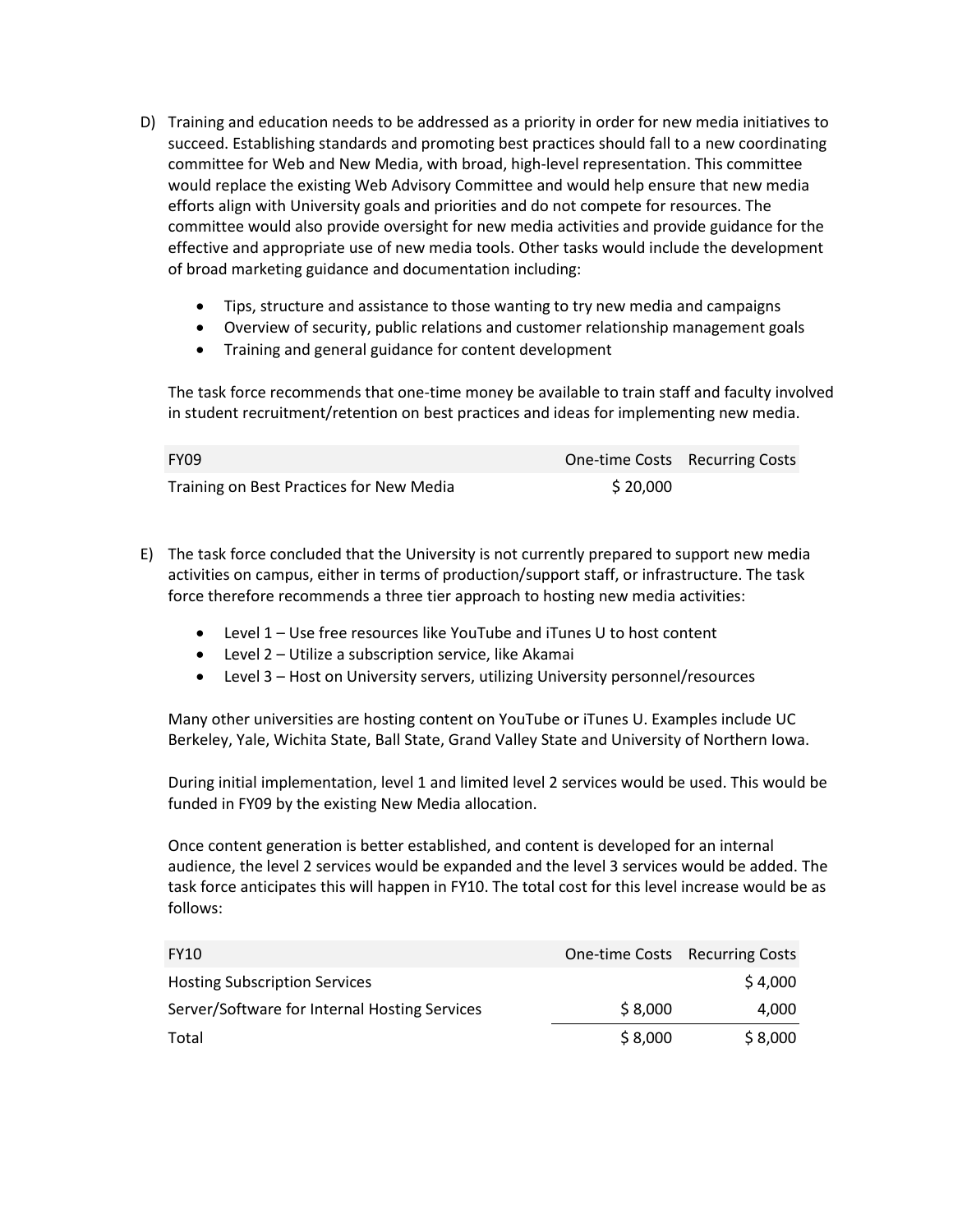F) Whenever possible, the University should try to "re-purpose" existing content. For example, video produced for an event should be available on department/organizational Websites on demand; Provost Research Forum presentations can be displayed, news releases and other publicity can be pulled into faculty and student sites, etc.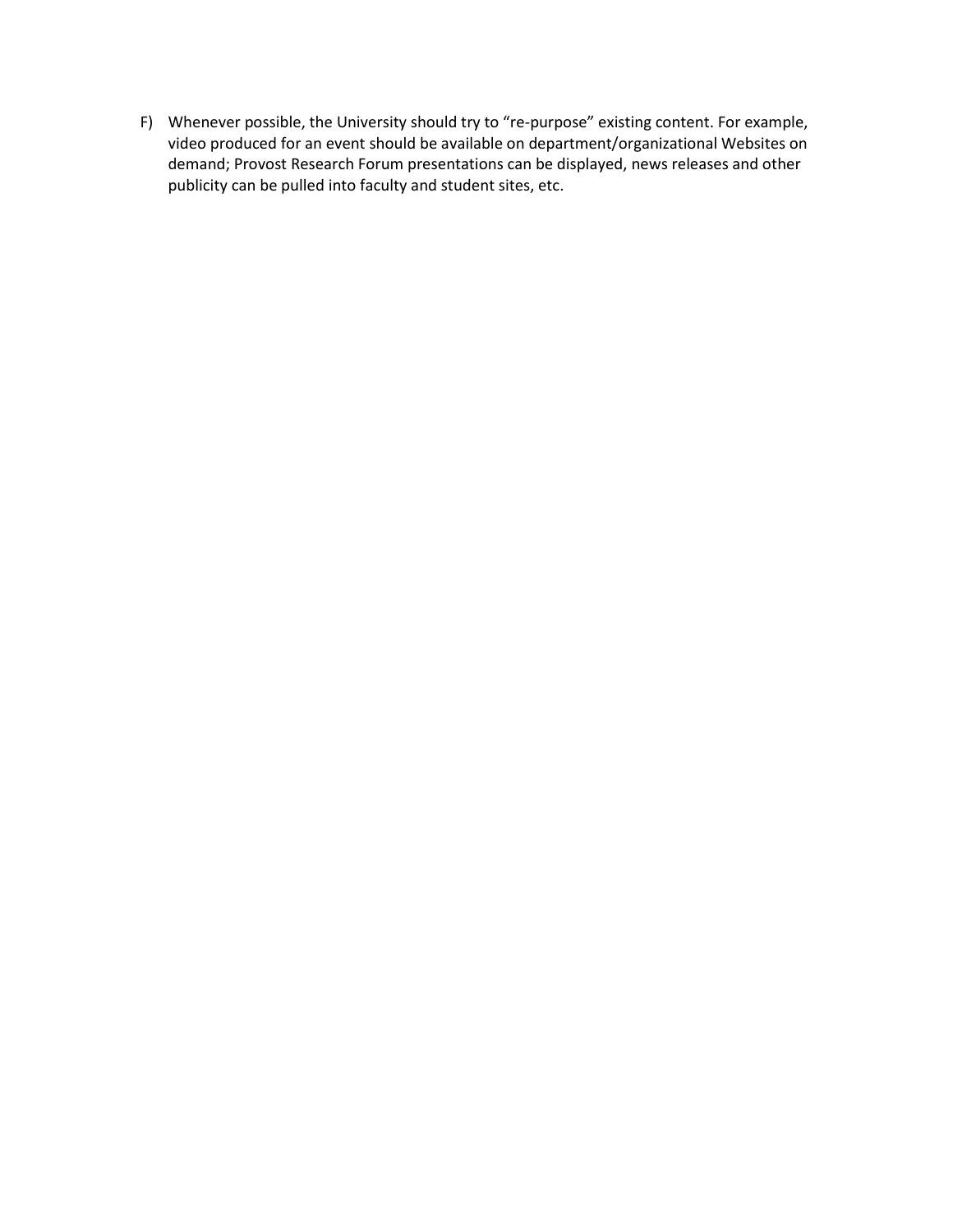### **3. An evaluation of current staffing with any changes in number, organizational structure, etc.**

A) The task force recognizes that the new media offerings and services will need to be centrally coordinated and the content developed will need to be centrally organized. The task force supports the already funded New Media Producer position, which will provide these functions in addition to limited production services. The task force also supports the FY09 funding of \$15,000.

The New Media Producer will need ongoing operational support to fund professional development and supplies. The amount below also includes \$5000 in transcription services for the University.

| <b>FY10</b>                            | One-time Costs Recurring Costs |
|----------------------------------------|--------------------------------|
| Ongoing support for New Media Producer | \$ 8,000                       |

- B) The task force recommends realigning Web Services into University Relations, making Web Services the center of new media activity on campus. High profile projects need the same professional attention regarding new media as traditional print media. In much the same way that clients have utilized the Office of Publications for high profile marketing materials, they should also consider the expertise of Web Services as essential to the success of new media efforts.
- C) Current web design services are provided through a partnership of the Office of Publications and Web Services. The task force recognizes that quality web design services are required for high quality new media production and that the need for these services will only increase over time.

In particular, web design services for online recruitment are especially critical. The Survey of Fall 2007 Incoming Freshmen showed the over 98 percent of the incoming freshman used the Missouri State web site, and that over 78 percent thought it was very important. This was the highest rated source of information for these students. Additionally, the majority of incoming freshman were using newer technologies and that many students thought communication with Missouri State would be improved through these newer technologies.

To support this online recruitment need, as well as other high priority projects, the committee recommends adding a new Web designer position to Web Services. Having a Web designer position in-house would provide the consistent focus needed for high-level projects and allow for easy coordination with other traditional media operations. If funding is not available for a position, the committee recommends the University provide \$25,000 of annual funding to outsource web design as a temporary solution.

The committee recognizes that a great deal of the current traditional media projects will migrate to new media over time. In order to meet existing demand for print publications, however, the Office of Publications is unable to train an existing designer and dedicate that employee for Web purposes.

To meet an expected increased future need for new media design, the committee additionally recommends realigning an existing designer within the Office of Publications to a Web focus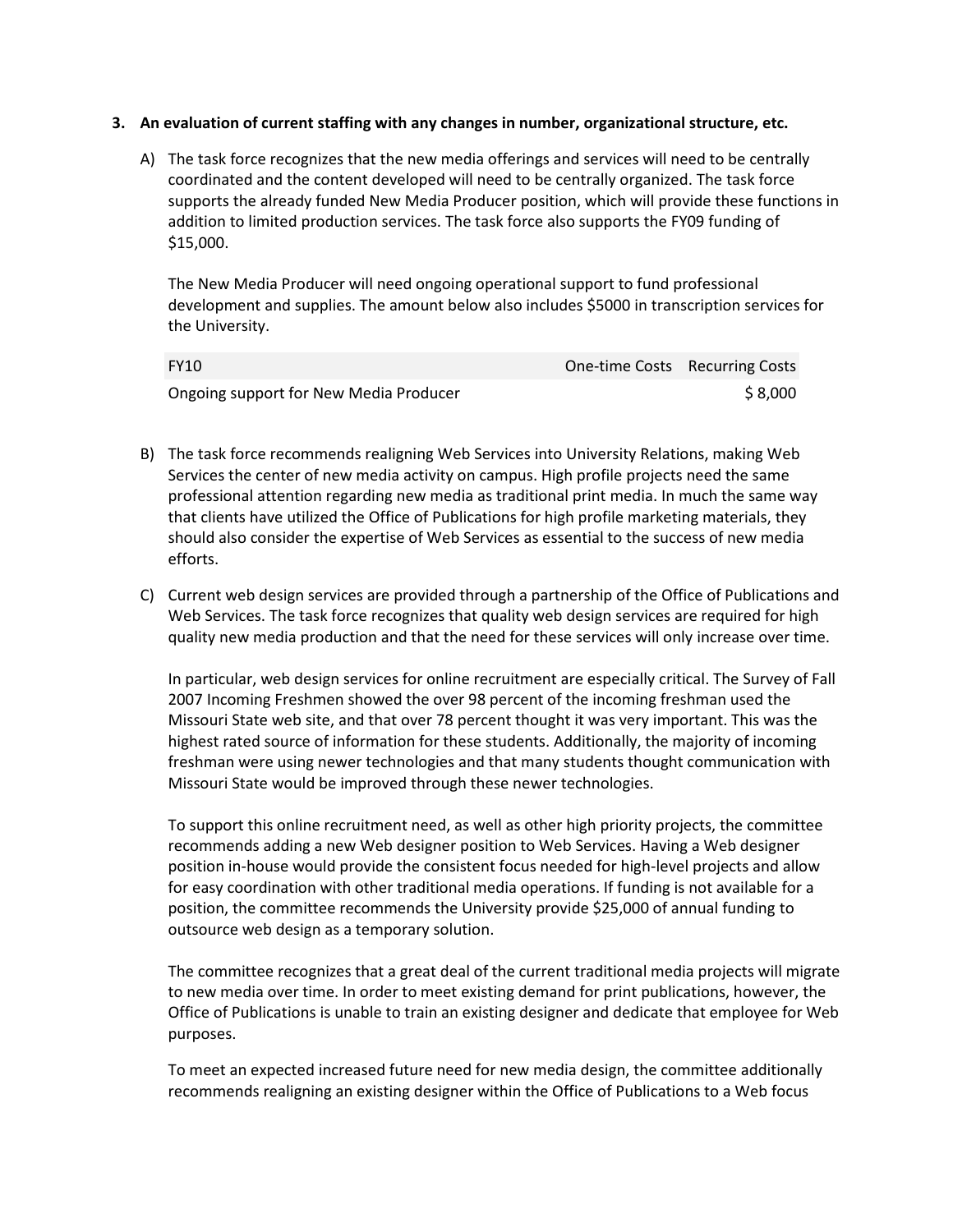within the next three-five years. To help with the transition, the committee recommends allocating additional professional development money to the Office of Publications for the next two years, which will train existing print designers in new media design concepts.

| <b>FY09</b>                                    |                | One-time Costs Recurring Costs |
|------------------------------------------------|----------------|--------------------------------|
| Web Designer (including benefits)*             |                | \$53,329                       |
| Web Designer Operational Support*              |                | \$2,000                        |
| Web Designer Startup Costs*                    | \$2,000        |                                |
| Outsourced Web Design Services*                | \$25,000       |                                |
| Web Design Training for Office of Publications | \$3,000        |                                |
| Total                                          | \$30,000       | \$55,329                       |
|                                                |                |                                |
| <b>FY10</b>                                    | One-time Costs | <b>Recurring Costs</b>         |
| Web Design Training for Office of Publications | \$3,000        |                                |
| Outsourced Web Design Services*                | \$25,000       |                                |
| Total                                          | \$28,000       |                                |

\*Either the Web Designer or the Outsourced Web Design Services needs to be funded.

- D) Athletics has the potential to deliver a large amount of new media through their existing web vendor. The task force supports the already funded Assistant Director of Sports Information-Web and New Media position, which will provide new media services in support of Athletics and coordinate with Web Services.
- E) The University lacks low-mid level audio/video production facilities, which limits the ability to capture content for online distribution. The task force recommends purchasing equipment and software in FY09, to enable existing staff to start with small projects. Further, the task force recommends the University add a videographer in Photographic Services in FY10 to provide video services in chargeback fashion, similar to how still photography services are provided. Having this resource in house would allow easy access to video services at press conferences and other events that require quick turnaround.

| <b>FY09</b>                              |         | One-time Costs Recurring Costs |
|------------------------------------------|---------|--------------------------------|
| Videographer-Editor startup costs        | \$7,500 |                                |
| <b>FY10</b>                              |         | One-time Costs Recurring Costs |
| Videographer-Editor (including benefits) |         | \$40,000                       |

F) The University offers successful electronic arts, media production and digital arts programs that prepare students for careers in new media. The task force recommends incorporating these students into the University's new media activities through internships or student employment opportunities within Web Services or Photographic Services.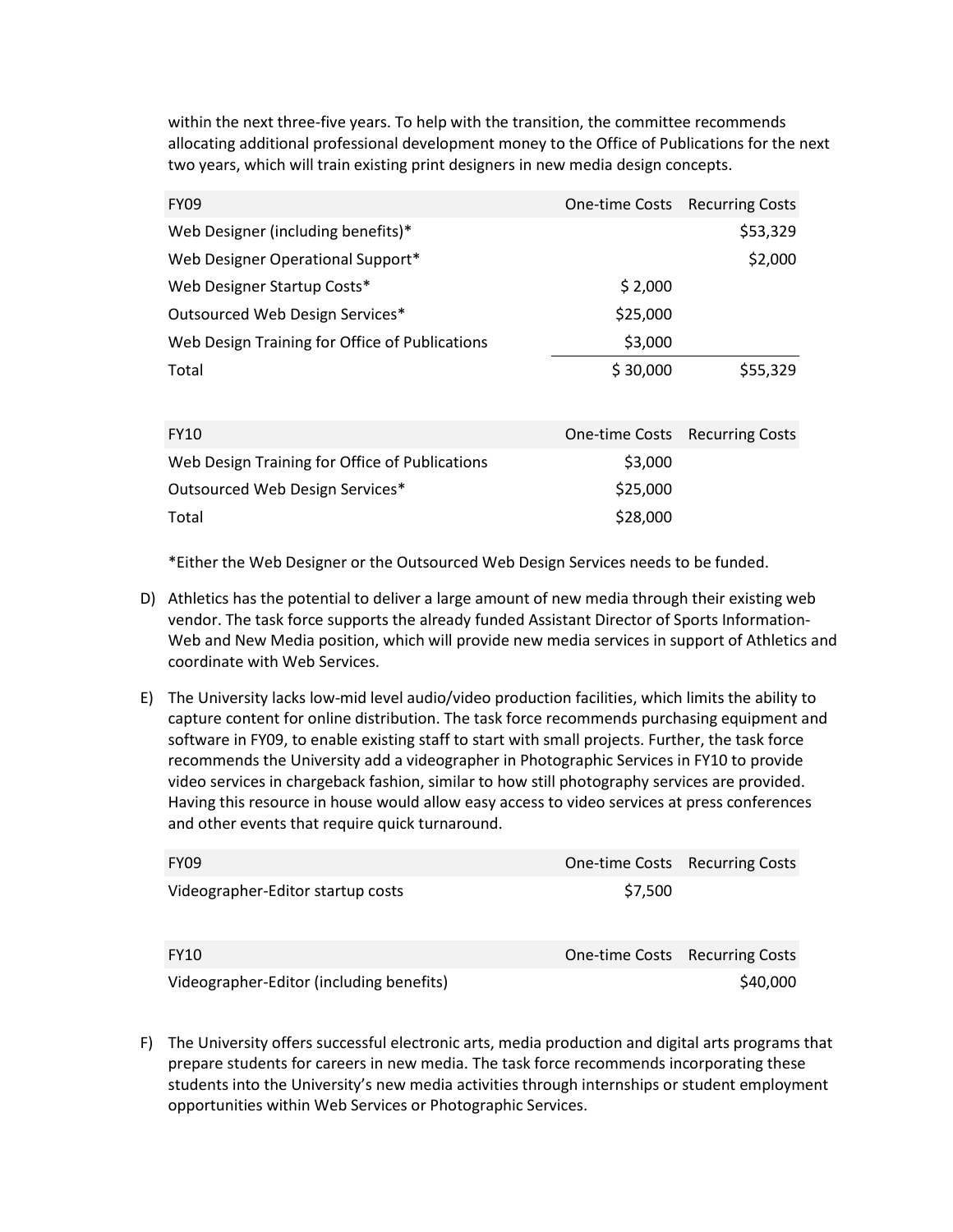G) The task force recognizes that the enterprise resource planning project requires a significant investment of time by Computer Services systems support personnel. As such, the task force recommends using existing systems resources already dedicated to web projects within Computer Services to support new media efforts.

## **4. Any additional one-time or on-going investments to implement a new media plan successfully.**

A) The University commonly uses email to contact prospective students, alumni and athletic fans; however, the process of sending and tracking the emails is challenging and unstructured. The task force proposes the University fund the startup costs for email marketing software, which would enable the University to easily send and track emails. The service would be available to departments on a chargeback basis of 5-10 cents per email, which would fund the recurring costs of the software.

The task force recognizes that having an email marketing solution may increase requests to extract email addresses from campus databases. The University may have to consider a more distributed model for accessing email addresses.

| <b>FY09</b>                                   | One-time Costs Recurring Costs |  |
|-----------------------------------------------|--------------------------------|--|
| <b>Email Marketing Solution Startup Costs</b> | \$5,000                        |  |

B) Broadcast Services currently provides high-level production services to the University, but they don't have a way to quickly encode media for online distribution. The task force recommends purchasing encoder equipment so that existing media (and future captured media) can be placed online in a more efficient process that typically results in higher quality output.

| <b>FY09</b>                           | <b>One-time Costs</b> Recurring Costs |  |
|---------------------------------------|---------------------------------------|--|
| <b>Encoder for Broadcast Services</b> | \$15,000                              |  |

# **A summary of requested funds for FY09 and FY10 is listed in Appendix B.**

### **Summary**

One of the key benefits of actively employing new media across campus is the ability to re-purpose content for different audiences, thereby bringing diverse areas of the University together. Many activities on campus happen in isolation and are not shared with other audiences, although the likelihood of mutual benefit exists. As an example, athletics and academics often see each area as distinct interests, if not in opposition. Academic spotlights at basketball games, however, can be streamed live to audiences not in attendance at games, and captured for subsequent use on demand on academic University Web sites.

# **Challenges**

• It is important to note that the coordination of new media efforts will be most effective when coupled with a coordinated University identity and message. The media are merely the mechanisms, and only as effective as the message(s) created. The challenge is to ensure that as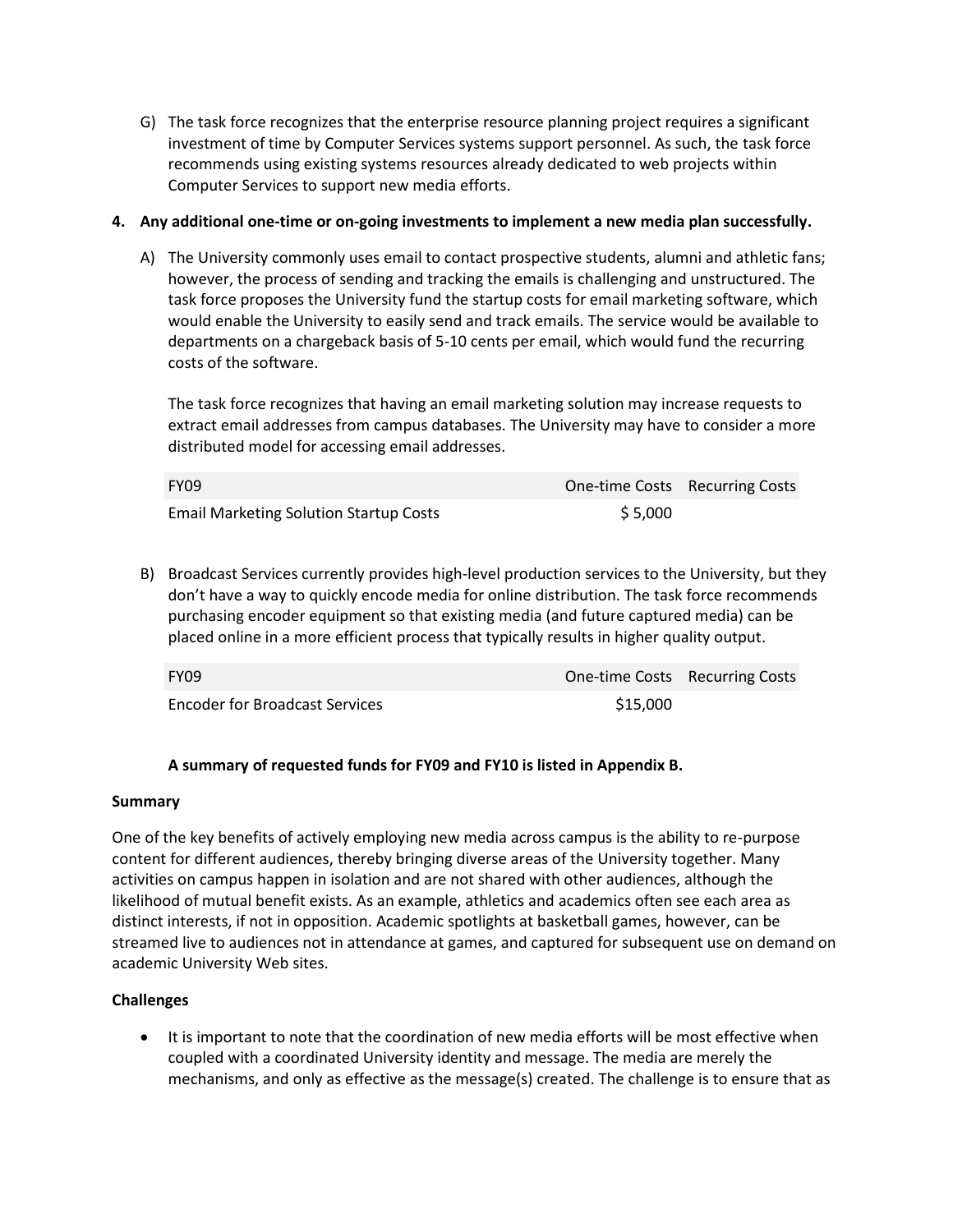the use of new media spreads across campus, it is an effective part of a cohesive public relations/marketing effort.

- Making new media a priority will entail something of a culture change across campus. Generally, the approach has been to think print first and electronic second. In many instances, Web versions mirror print products; in some cases these are simply PDF versions of print products. The shift must take place to think of new media applications first and then apply those elements to print next.
- Once established as a priority, new media needs to remain at the top of the campus to-do list. The task force has concerns that campus entities will engage in new media activities because it is novel and exciting, but then lose interest or not keep content fresh. This possibility would be more harmful than not employing new media at all. Further, if staff is added or job descriptions modified to address new media needs, there is a concern that those positions could be tasked with other responsibilities that would detract or prevent him/her from fulfilling news media functions. Again, this is a culture change, and the task force expects training and education is needed to ensure long-term success.
- The task force believes it is critical that the Web and New Media Coordinating Committee should consist of members who have the authority to make decisions. Web "saavy-ness" is ideal, but secondary. In addition, the committee should have diverse University representation, as much as possible.
- The Missouri IT Accessibility Standard requires that video and multimedia content critical to the mission of the University, excluding TV sand live webcasts, be captioned or include a transcript to the maximum extent possible. The University should strive to meet this requirement, especially on its high visibility projects.
- Due to infrastructure limitations, with the exception of intercollegiate athletics, which has the capability through a third-party vendor, the campus should not pursue streaming live audio or video. The immediate focus should be to provide audio and video on demand.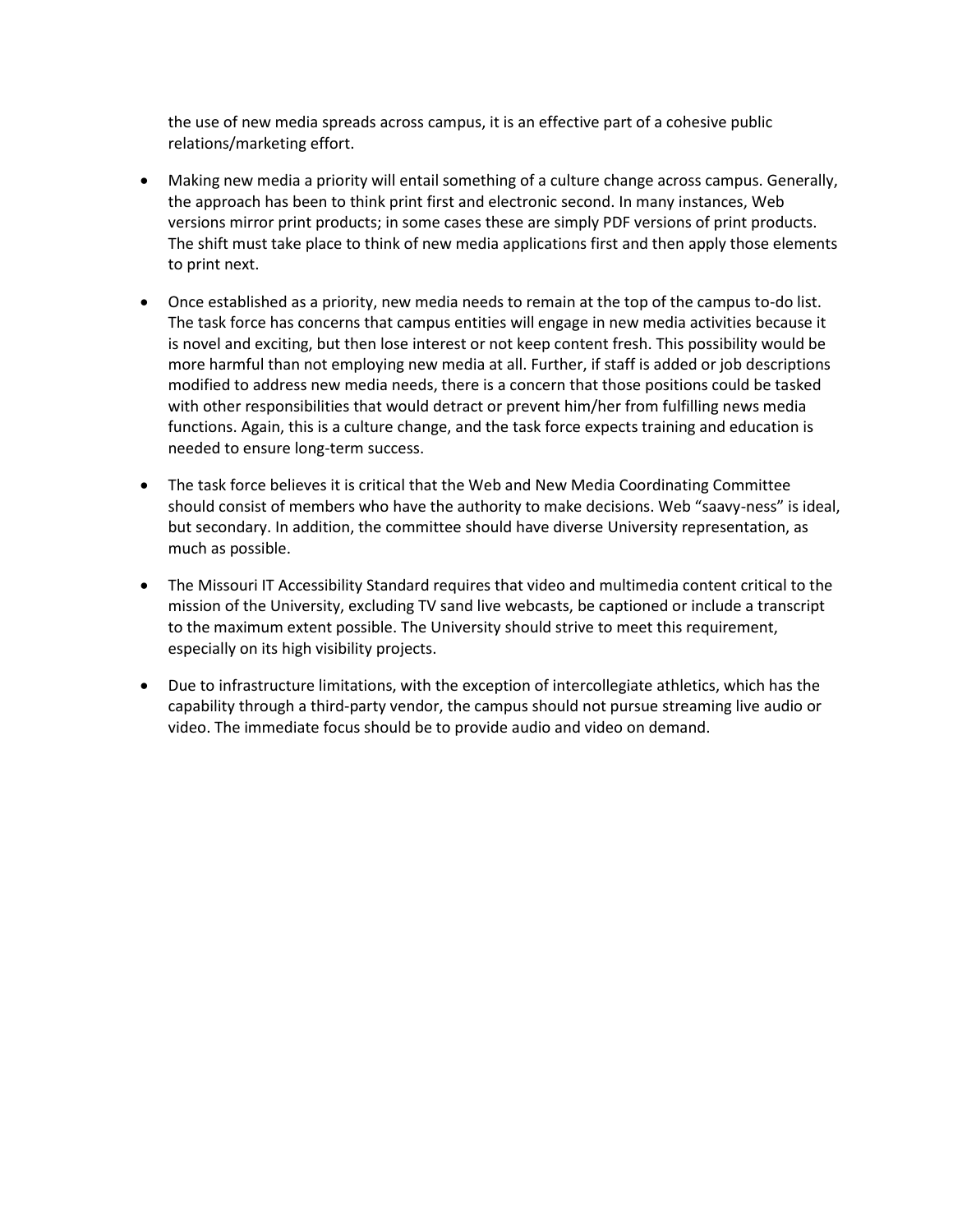## **Appendix A New Media Examples**

### **About New Media**

New media is communication technologies that enable or facilitate user-to-user interactivity and interactivity between user and information. New media typically has at least one of the following characteristics:

- Interactivity or "many-to-many" communication
- Any individual with the appropriate technology can now produce his or her online media and include images, text, and sound about whatever he or she chooses.
- Digitization
- Convergence
- Use of network/Internet technology

### **New Media Formats**

- Mashup (web application hybrid)
- Internet Art
- Video games and virtual worlds as they impact marketing and public relations.
- Multimedia CD-ROMs
- Software
- Web sites including brochureware
- blogs and wikis
- Email and attachments
- Electronic kiosks
- Interactive television
- Mobile devices
- Podcasting
- Hypertext fiction
- Graphical User Interfaces
- RSS

### **Examples**

- Towson University President's Blog:<http://presidentcaret.org/>
- Mashup example: [http://www.odinjobs.com/US\\_job\\_market\\_overview.html](http://www.odinjobs.com/US_job_market_overview.html)
- ULV Virtual Tour:<http://www.ulv.edu/virtualtour/>
- Butler Vodcast: http://www.butler.edu/vodcast/
- 30 on 30—click icon on right column: [http://www.sgu.edu/website/sguwebsite.nsf/life-at](http://www.sgu.edu/website/sguwebsite.nsf/life-at-sgu/index.html)[sgu/index.html](http://www.sgu.edu/website/sguwebsite.nsf/life-at-sgu/index.html)
- Student blogs[: http://admission.udayton.edu/](http://admission.udayton.edu/)
- Follow Real Lives of Ball State Students:<http://bsu.edu/reallife/0711muncie/>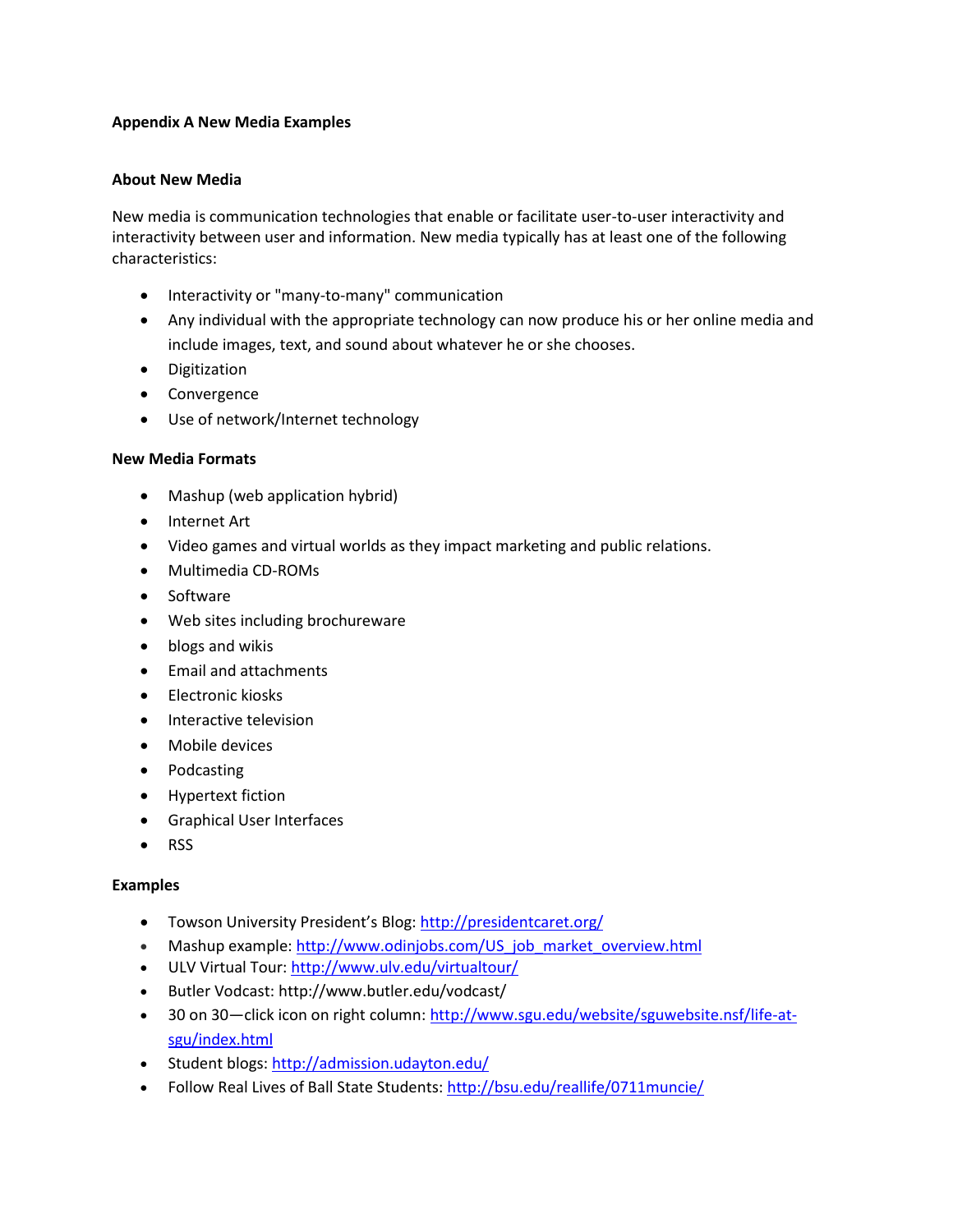- NJIT Flickr:<http://www.flickr.com/photos/njit/>
- Butler Bloggers
	- o Facebook: [http://www.facebook.com/pages/Butler-Bloggers/7063218406?](http://www.facebook.com/pages/Butler-Bloggers/7063218406)
	- o YouTube:<http://www.youtube.com/butlerbloggers>
- University of Missouri MizzouWire[: http://mizzouwire.missouri.edu/stories/2008/poetry-wings/](http://mizzouwire.missouri.edu/stories/2008/poetry-wings/)
- University of Missouri Presidental Search: <http://www.umsystem.edu/ums/president/new.shtml>
- Missouri S&T Name Change:
	- o Blog:<http://namechange.mst.edu/>
	- o Videos[: http://hello.mst.edu/](http://hello.mst.edu/)
- Missouri S&T Blogs:
	- o <http://econnection.mst.edu/>
	- o <http://experiencethis.mst.edu/>
- Missouri S&T Video[: http://video.mst.edu/](http://video.mst.edu/)
- Allegheny College Facebook Sit[e http://www.facebook.com/pages/Meadville-PA/Allegheny-](http://www.facebook.com/pages/Meadville-PA/Allegheny-College/13758280430?ref=s)[College/13758280430?ref=s](http://www.facebook.com/pages/Meadville-PA/Allegheny-College/13758280430?ref=s)
- Xavier Bluetube:<http://xaviertube.ning.com/>
- Ohio University Second Life:<http://slurl.com/secondlife/ohio%20university/20/36/24/>
- UC Berkely:
	- o YouTube:<http://youtube.com/user/ucberkeley>
	- o ITunesU
- Union University Emergency Response:
	- o Facebook:<http://www.facebook.com/pages/Jackson-TN/Union-University/6260029059>
	- o Blogspot[: http://uuemergency.blogspot.com/](http://uuemergency.blogspot.com/)
- South Florida Public Television[: http://uvu.channel2.org/PublicSite/Default.aspx](http://uvu.channel2.org/PublicSite/Default.aspx)
- UW Badgers (see bottom):<http://www.uwbadgers.com/>
- UM Gophersports[: http://www.gophersports.com/](http://www.gophersports.com/)
- The Network on MySpace[: http://www.myspace.com/thenetworkmyspace](http://www.myspace.com/thenetworkmyspace)
- MySpace College and Universities[: http://www.myspace.com/collegesanduniversities](http://www.myspace.com/collegesanduniversities)
- OTC Video Newsletter:<http://www.otc.edu/news/videonewsletter.php>
- Princeton University UChannel:<http://uc.princeton.edu/main/>

# **Missouri State Examples**

- Chat IM service for prospective first-time freshmen <http://www.missouristate.edu/admissions/> <http://www.missouristate.edu/admissions/chat.htm>
- GoalQuest for admitted first-time freshmen <http://www.welcometomissouristate.org/>
- GoalQuest for current first-year students <http://www.missouristate-students.org/>
- Live Athletics Streaming[: www.missouristatebears.com](http://www.missouristatebears.com/)
- COAL Community:<http://coalserver.missouristate.edu/>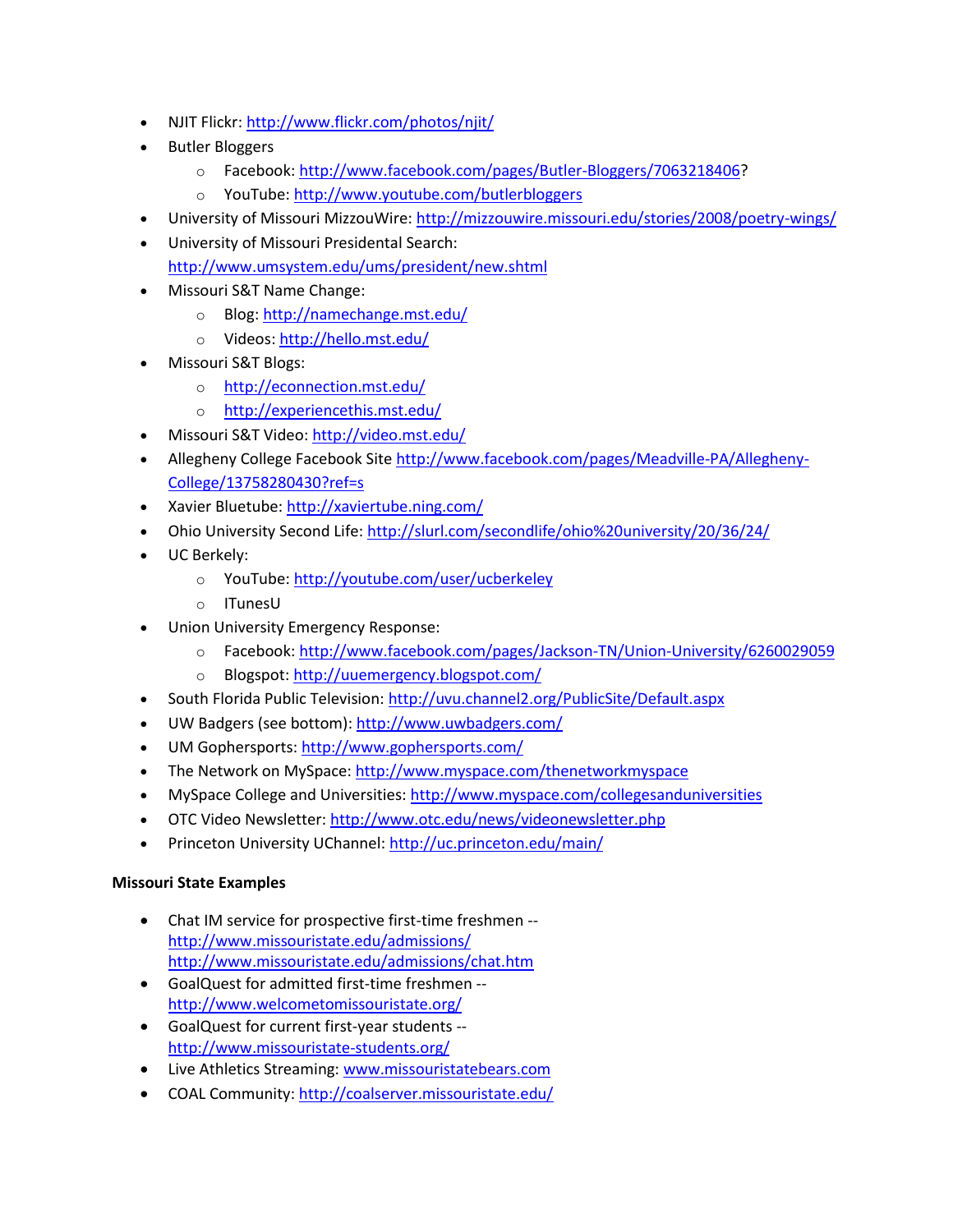- President's Report: <http://apps.missouristate.edu/president/2007report/>
- Missouri State University Presidential Scholars: <http://smsu.facebook.com/group.php?gid=4906752438>

### **Supplemental Reading**

Crisis Communications <http://www.slideshare.net/andrewcareaga/casevi-crisis-comm>

Teens and Social Media [http://www.pewinternet.org/PPF/r/230/report\\_display.asp](http://www.pewinternet.org/PPF/r/230/report_display.asp)

Five Stupid Reasons to Avoid Social Media [http://www.bulldogreporter.com/ME2/Audiences/dirmod.asp?sid=&nm=&type=Publishing&mod=Publi](http://www.bulldogreporter.com/ME2/Audiences/dirmod.asp?sid=&nm=&type=Publishing&mod=Publications%3A%3AArticle&mid=8F3A7027421841978F18BE895F87F791&tier=4&id=C5CB191CE3474C5C8001ADECF97524C5&AudID=213D92F8BE0D4A1BB62EB3DF18FCCC68)

[cations%3A%3AArticle&mid=8F3A7027421841978F18BE895F87F791&tier=4&id=C5CB191CE3474C5C80](http://www.bulldogreporter.com/ME2/Audiences/dirmod.asp?sid=&nm=&type=Publishing&mod=Publications%3A%3AArticle&mid=8F3A7027421841978F18BE895F87F791&tier=4&id=C5CB191CE3474C5C8001ADECF97524C5&AudID=213D92F8BE0D4A1BB62EB3DF18FCCC68) [01ADECF97524C5&AudID=213D92F8BE0D4A1BB62EB3DF18FCCC68](http://www.bulldogreporter.com/ME2/Audiences/dirmod.asp?sid=&nm=&type=Publishing&mod=Publications%3A%3AArticle&mid=8F3A7027421841978F18BE895F87F791&tier=4&id=C5CB191CE3474C5C8001ADECF97524C5&AudID=213D92F8BE0D4A1BB62EB3DF18FCCC68)

Best-of-breed blogs

[http://www.btobonline.com/apps/pbcs.dll/article?AID=/20070604/FREE/70601023&SearchID=7328825](http://www.btobonline.com/apps/pbcs.dll/article?AID=/20070604/FREE/70601023&SearchID=73288251324180) [1324180](http://www.btobonline.com/apps/pbcs.dll/article?AID=/20070604/FREE/70601023&SearchID=73288251324180)

Educause The Horizon Report <http://www.educause.edu/ir/library/pdf/CSD5320.pdf>

Dr. Mashup; or, Why Educators Should Learn to Stop Worrying and Love the Remix <http://connect.educause.edu/Library/EDUCAUSE+Review/DrMashuporWhyEducatorsSho/44592>

Prospective College Students Receptive to Electronic Social Networking Recruitment Methods, Survey Finds

[http://www.diverseeducation.com/artman/publish/article\\_6799.shtml](http://www.diverseeducation.com/artman/publish/article_6799.shtml)

Facebook, MySpace, and Co.

<http://www.universitybusiness.com/viewarticle.aspx?articleid=735>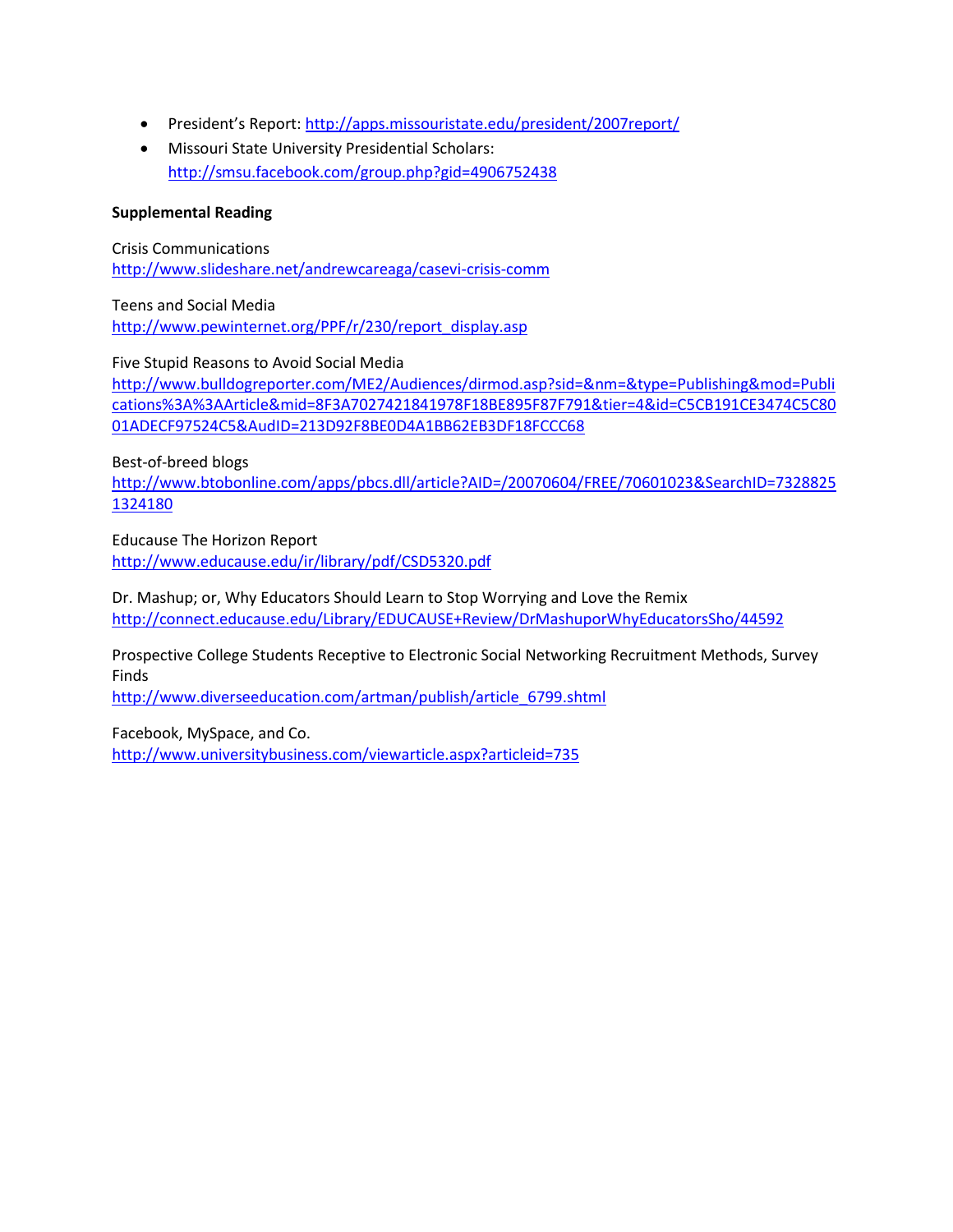# **Appendix B Summary of Requested Funds**

| <b>FY09</b>                                                             | One-time | Recurring           |
|-------------------------------------------------------------------------|----------|---------------------|
| Resources/student employees for high visibility web sites               | \$10,000 |                     |
| Training on Best Practices for New Media                                | \$20,000 |                     |
| Web Designer (including benefits)*<br>Web Designer Operational Support* |          | \$53,329<br>\$2,000 |
| Web Designer Startup Costs*                                             | \$2,000  |                     |
| Outsourced Web Design Services*                                         | \$25,000 |                     |
| Web Design Training for Office of Publications                          | \$3,000  |                     |
| Videographer-Editor Startup Costs                                       | \$7,500  |                     |
| <b>Email Marketing Solution Startup Costs</b>                           | \$5,000  |                     |
| <b>Encoder for Broadcast Services</b>                                   | \$15,000 |                     |
| <b>Total</b>                                                            | \$62,500 | \$55,329            |
|                                                                         |          |                     |
| <b>FY10</b>                                                             | One-time | Recurring           |
| <b>Hosting Subscription Services Increase</b>                           |          | \$4,000             |
| Server/Software for Hosting Internal Video/Audio Content                | \$8,000  | \$4,000             |
| Ongoing support for New Media Producer                                  |          | \$8,000             |
| Outsourced Web Design Services*                                         | \$25,000 |                     |

\*Either the Web Designer or the Outsourced Web Design Services needs to be funded.

Videographer-Editor (including benefits)  $$40,000$ 

**Total \$11,000 \$56,000**

Web Design Training for Office of Publications  $$3,000$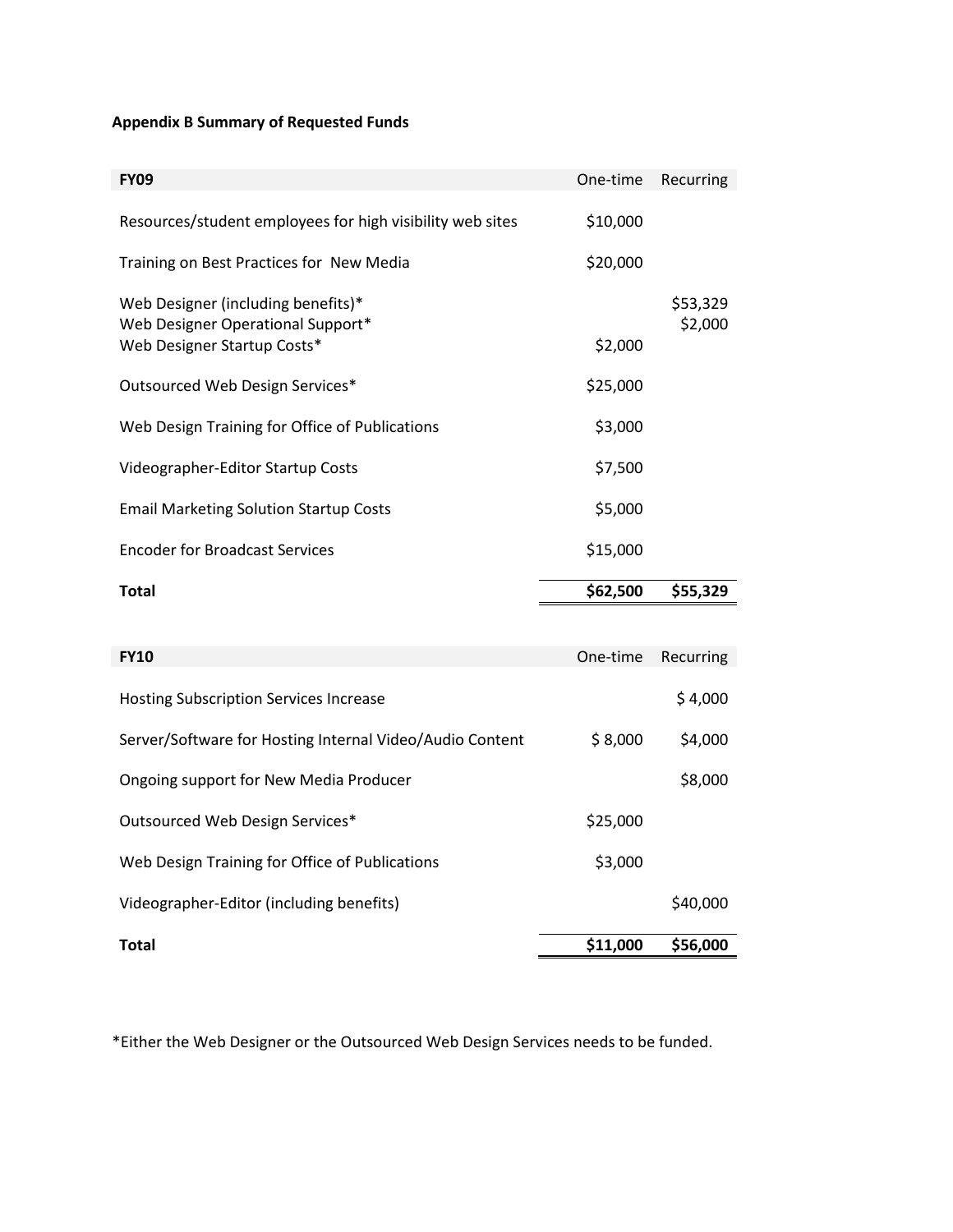# **Appendix C University Relations Functions at Benchmark Institutions**

The task force reviewed the staffing levels and organizational structures at benchmark institutions to better understand how they facilitated new media development. General findings included the following:

- Seven of our benchmark peers organized top-level web design and development within their university relations area.
- Five of our benchmark peers had video services within their university relations area
- Four of our benchmark peers had design services specifically designated as web design services.

This information was gathered through a review of peer institution web sites. The above statistics only include services that are provided through each university's staff; outsourced services are not included.

### **Ball State University Marketing and Communications**

- Associate VP for Marketing and Communications
	- o Director of Marketing and Communications
		- Communications Manager (5)
		- **Editorial Manager**
	- o Director of University Communications
		- Media Relations Manager/Assistant Managing Editor
		- **Media Relations Manager**
		- Video Specialist/Media Relations Manager
		- **Executive Write and Media Relations**
		- **Update/News Center Editor**
	- o Graphic designer (3)
	- o University Web Coordinator
		- Web Production Assistant
		- Web Managing Editor
		- Web Project Manager
		- Web Writer
	- o Administrative Coordinator
	- o Senior Production Assistant
	- o Production Coordinator
	- o Coordinator of Photographic Services
		- **Senior Photographer**
		- **•** Office Services Coordinator
		- Photo Specialist
		- **Image Administrator**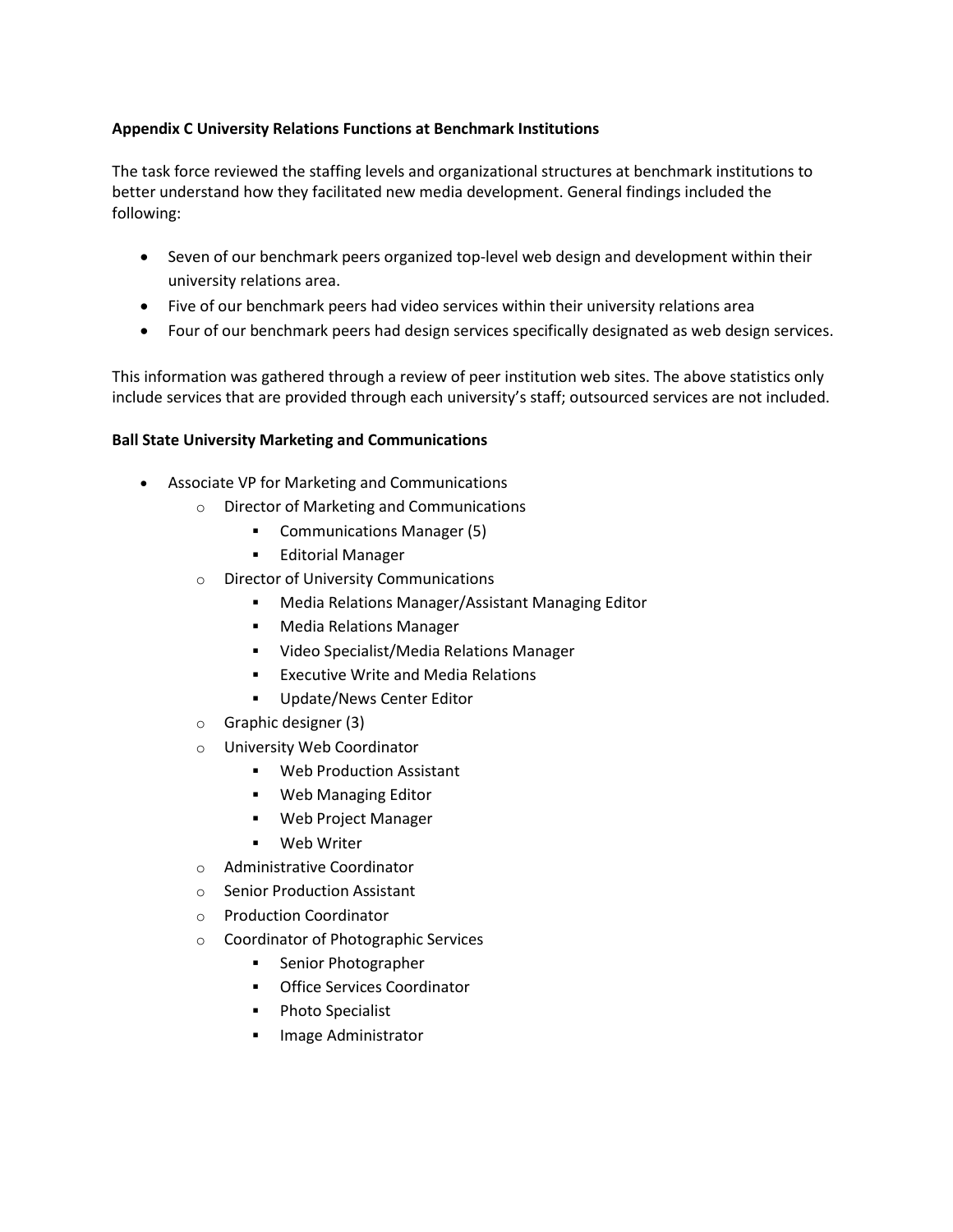## **Grand Valley State University**

- Vice President for University Relations
- Public Broadcasting Unit (TV and Radio)
- Assistant Vice President for News and Information Services
	- o Communications Specialist (4)
	- o Photography Manager
		- **Photography Coordinator**
		- **•** Photographer
- Institutional Marketing Assistant Vice President
	- o Advertising and Communications Manager
	- o Web Manager
		- Web Project Coordinator
		- **Senior Web Developer**
		- Web Developer (2)
	- o Creative Director
		- **Senior Graphic Designer**
		- **Graphic Designer**
		- **Graphic Design Assistant**
	- o Recruitment Communications Manager
		- Marketing Assistant
	- o University Communications Manager
		- Marketing Assistant

# **Illinois State**

- Director of Media Relations
	- o Coordinator of Public Information and New Media
	- o Coordinator of Public Information
	- o Program Coordinator, Radio News Service
- Director Institutional Web Support (part of Campus Technology in Academic Affairs)
	- o Lead Designer
	- o Project Development/Content Editor
	- o Training, Database and Content Editor
	- o Web Application Developer (2)
	- o Portal Development Specialist (2)
	- o Graphic Designer (2)
	- o Web Application Designer
	- Assistant Director, University Marketing and Communications (2)
		- o Editor-in-Chief, Illinois State alumni magazine
		- o Associate Director of Publications
			- **Lead designer**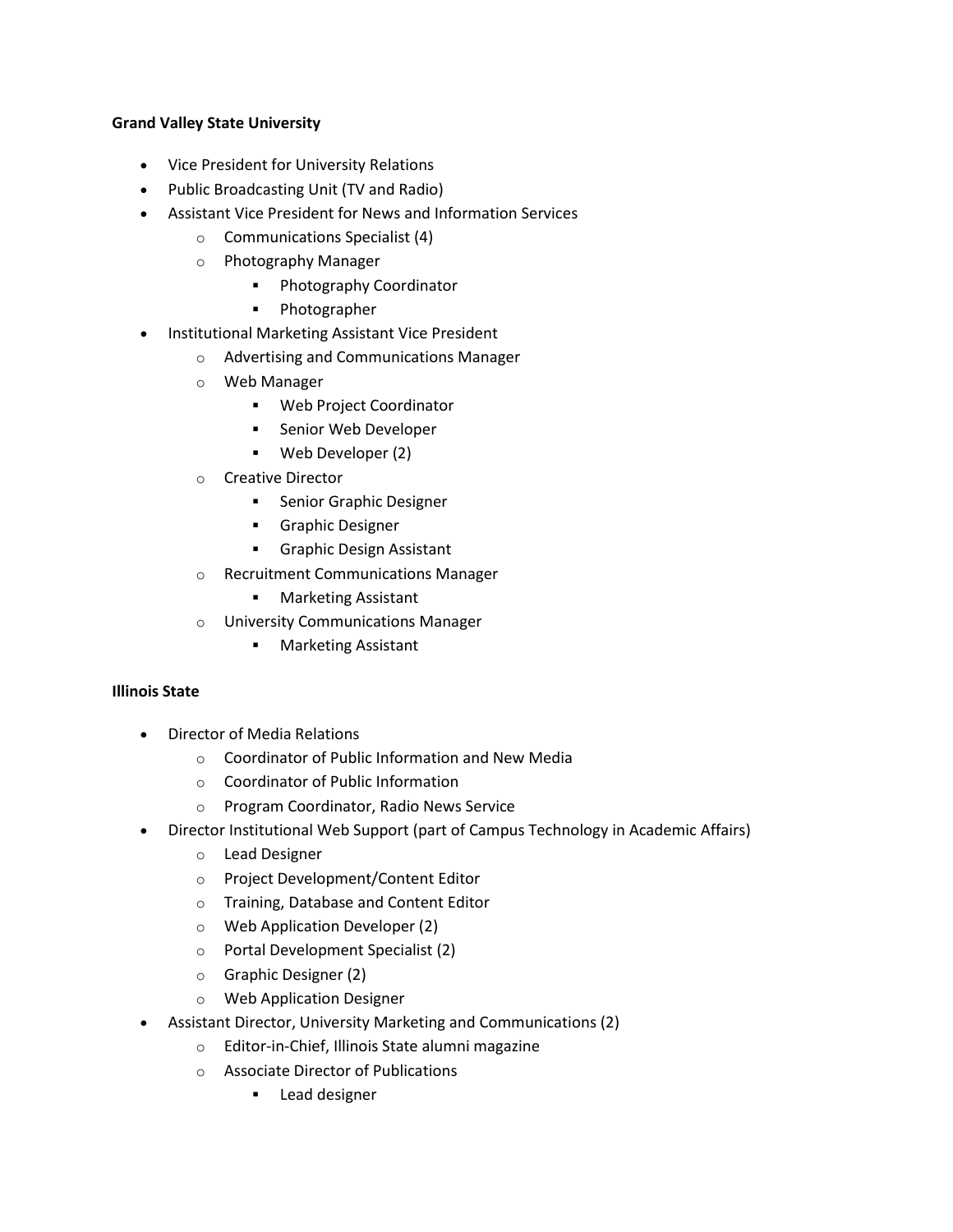- Designer (3)
- o Photographer
- o Communication Specialist
- o Director, Printing Services
	- Coordinator Printing Production (2)
	- **Estimator Printing**
- o Staff Clerk

## **James Madison University**

- University Communications and Marketing
	- o ?
- Director of Public Affairs and University Spokesman
	- o Media Relation Manager
	- o Media Relations Specialist (3)

## **Louisiana Tech University**

- Institutional Research Analyst/Webmaster (within Enrollment Management)
	- o Institutional Research Analysts/Assistant Webmaster
- Director of Marketing and Public Relations
	- o Creative Services Manager
	- o Photographer
	- o Graphic Designer
	- o Writer/Editor
- University Spokesperson/Director of News Bureau
	- o Assistant Director/News Bureau
	- o News (3)

### **Towson**

- Assoc VP of University Marketing (University Advancement Division)
	- o Director of University Relations
		- **Associate Director of University Relations**
		- **EXECUTE:** Senior Editor
		- **Towson Editor**
		- **Admin Assistant**
		- **Switchboard Supervisor**
		- Switchboard Operator (2)
		- **Editor**
		- **Media Relations Specialist**
		- **•** Director of Photographic Services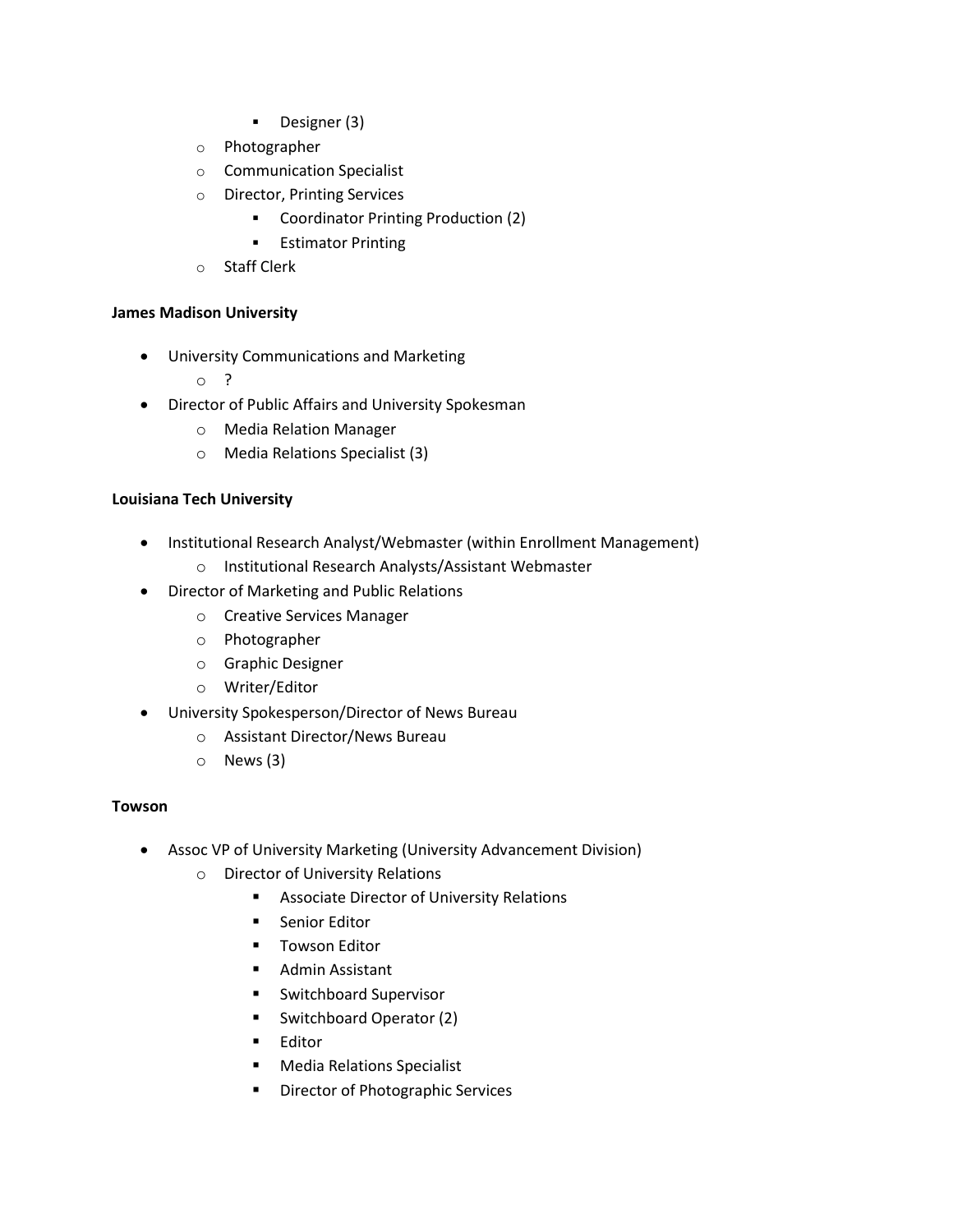- Photographer
- o Director of Marketing, Arts and Culture
- o Publicist, Arts and Culture
- o Director of Undergraduate Marketing
- o Director of Marketing for Graduate and Extended Programs
- o Executive Admin Assistant
- Assistant Director of Marketing and Communications (Student Affairs Division)

### **University of Montana-Missoula**

- Director of University Relations
	- o Editor-in-Chief, Montanan
	- o Senior News Editor
	- o News Editor (2)
	- o Photographer
	- o Office Manager/Editor
	- o Web Content Manager/News Editor

### **University of North Carolina-Charlotte**

- Vice Chancellor for University Relations and Community Affairs
	- o Director of Public Relations and Marketing
	- o Media Relations Manager
	- o Media Relations Coordinator
	- o Internal Communications Manager
	- o Executive Assistant to Public Relations
	- o Photographer
	- o Customer Service Coordinator
	- o Graphic Designer
	- o Switch Operator
	- o Director of Community Affairs
	- o Director of Broadcast Communications (with other staff)
- Web Services Manager (IT)
	- o Business and Technical Applications Specialist
	- o Business and Technical Applications Analyst (3)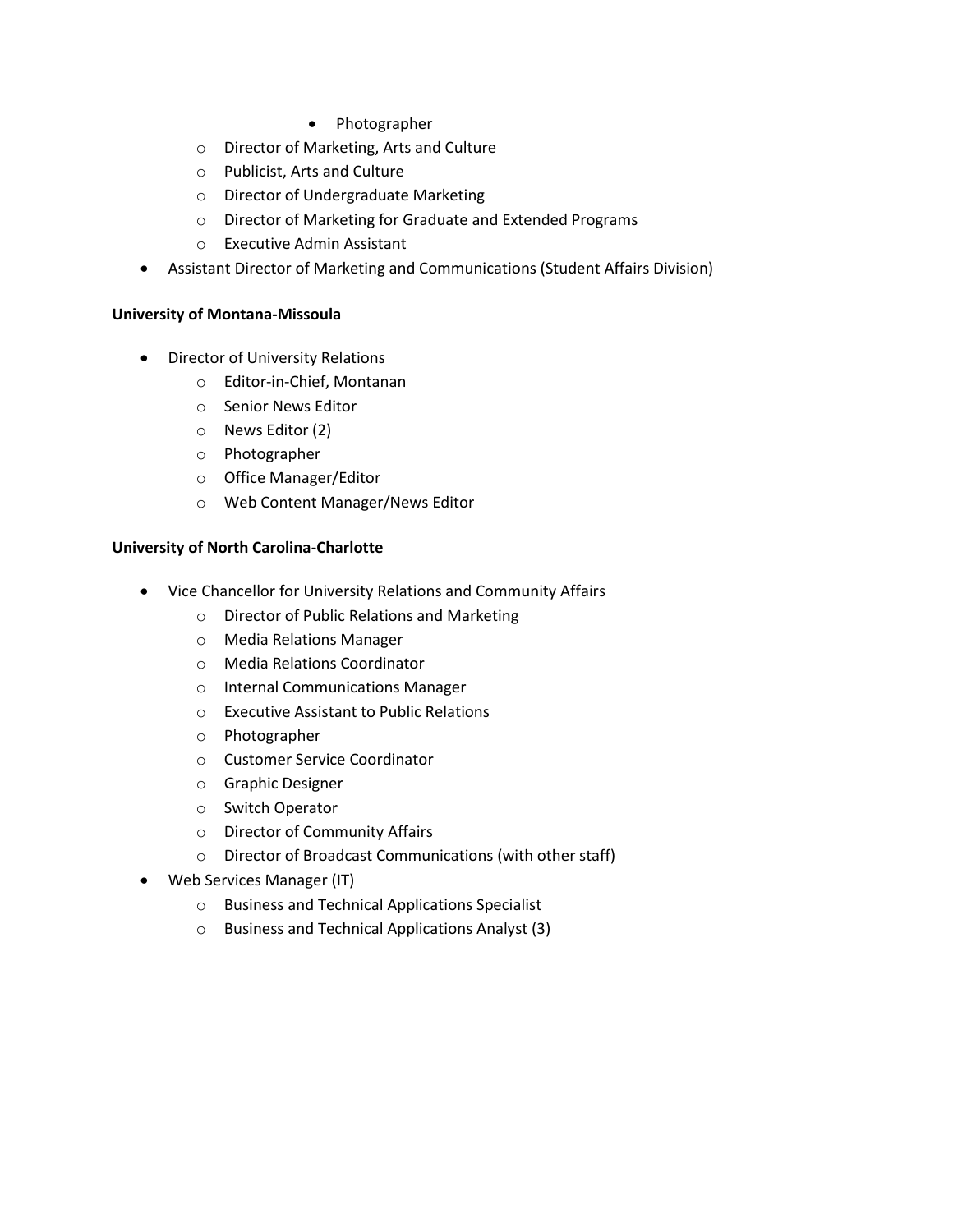### **University of Northern Iowa**

- Assist Vice President for Marketing and Public Relations
	- o Community Relations Manager
	- o News and Information Coordinator
	- o Public Relations Specialist
	- o Associate Director / Operations
	- o Photo Journalist
	- o Assistant Art Director
	- o Secretary
	- o Producer/Director, Teleproduction Center
	- o Art Director/Designer
	- o Web Designer
	- o Graphic Designer
	- o Publications Coordinator
	- o Supervisor of Printing Services
		- **Press Operator (2)**
		- **Document Center Operator**

## **University of Texas-Arlington**

- Vice President, Communications
	- o Asst Vice President, Communications
	- o Exec Assistant
	- o Director, Office of University Publications
		- **Assistant Director (2)**
		- **Photography Supervisor**
		- **Photographer**
		- **Graphic Designer**
		- **Editor**
		- Web Specialist
		- **•** Web Designer
		- **Web Site and Content Coordinator**
	- o Director, University Video Services
		- **Manager, Technical Operations**
		- **Assistant Producer**
		- Video Net Technician
		- Audio Visual Ed Specialist
		- **Admin Assistant**
	- o Public Affairs Specialist (3)
	- o Administrative Assistant, Office of Public Affairs